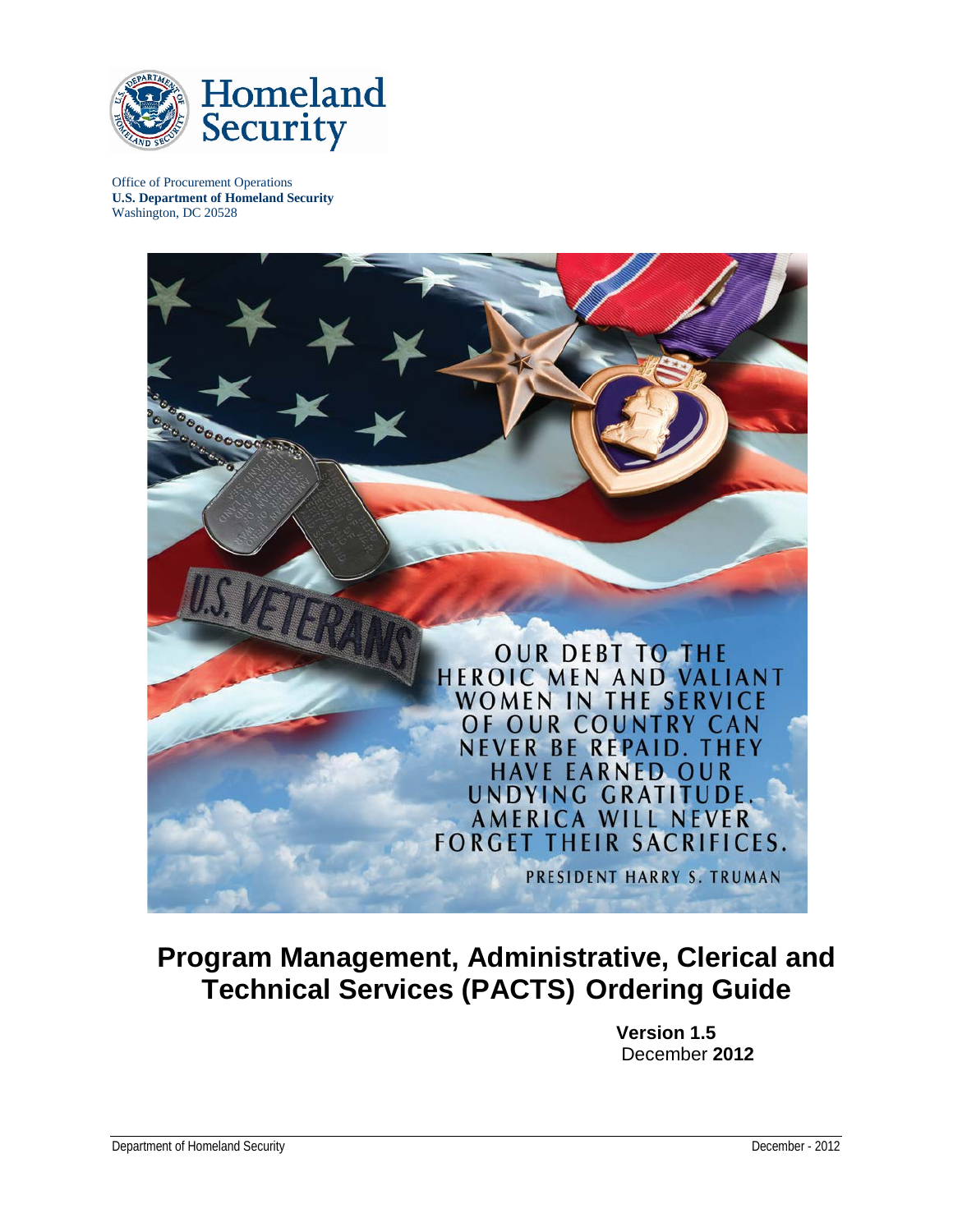# **Foreword**

The Program Management, Administrative, Clerical and Technical Services (PACTS) program is a suite of multiple-award indefinite delivery/indefinite quantity (IDIQ) contract vehicles. The *PACTS Ordering Guide* contains information required to use the contract vehicles to obtain program management, administrative, clerical and technical services throughout DHS. It provides the procedures for ordering services under PACTS, and defines the roles and responsibilities of the major parties involved in the ordering process. The contracts are available to DHS Headquarters and its Components, and orders may be placed directly by DHS-warranted Contracting Officers. Components that use other federal agency resources to provide contracting services may delegate procurement authority to allow the use of the PACTS contracts on the Component's behalf.

Questions regarding these guidelines and procedures, or those of a contractual nature, should be directed to the Office of Procurement Operations (OPO), Enterprise Acquisitions Division (EAD-1) / PACTS Program Management Office using the email address below. The EAD will revise these guidelines, as needed, to improve and streamline the process of awarding and managing orders under the PACTS contracts.

This Ordering Guide is intended to provide guidance on general ordering processes for the PACTS contracts. This information is intended to supplement the requirements of the base PACTS contracts, particularly those of clause G.4 Task Order (TO) Procedures. The information provided in this Guide in no way supersedes the provisions of the Federal Acquisition Regulation, the Homeland Security Acquisition Regulation, the Homeland Security Acquisition Manual, or any ordering activity-specific policies and guidance.

Office of Procurement Operations Enterprise Acquisitions Division Attn: H. Harrison Smith, Contracting Officer, (202) 447-0445 Sherri Stevens, Program Manager, (202) 447-5240 245 Murray Lane, SW, Mail Stop 115 Washington, DC 20528

#### **For PACTS Questions Contact: [PACTS@HQ.DHS.GOV](mailto:PACTS@HQ.DHS.GOV)**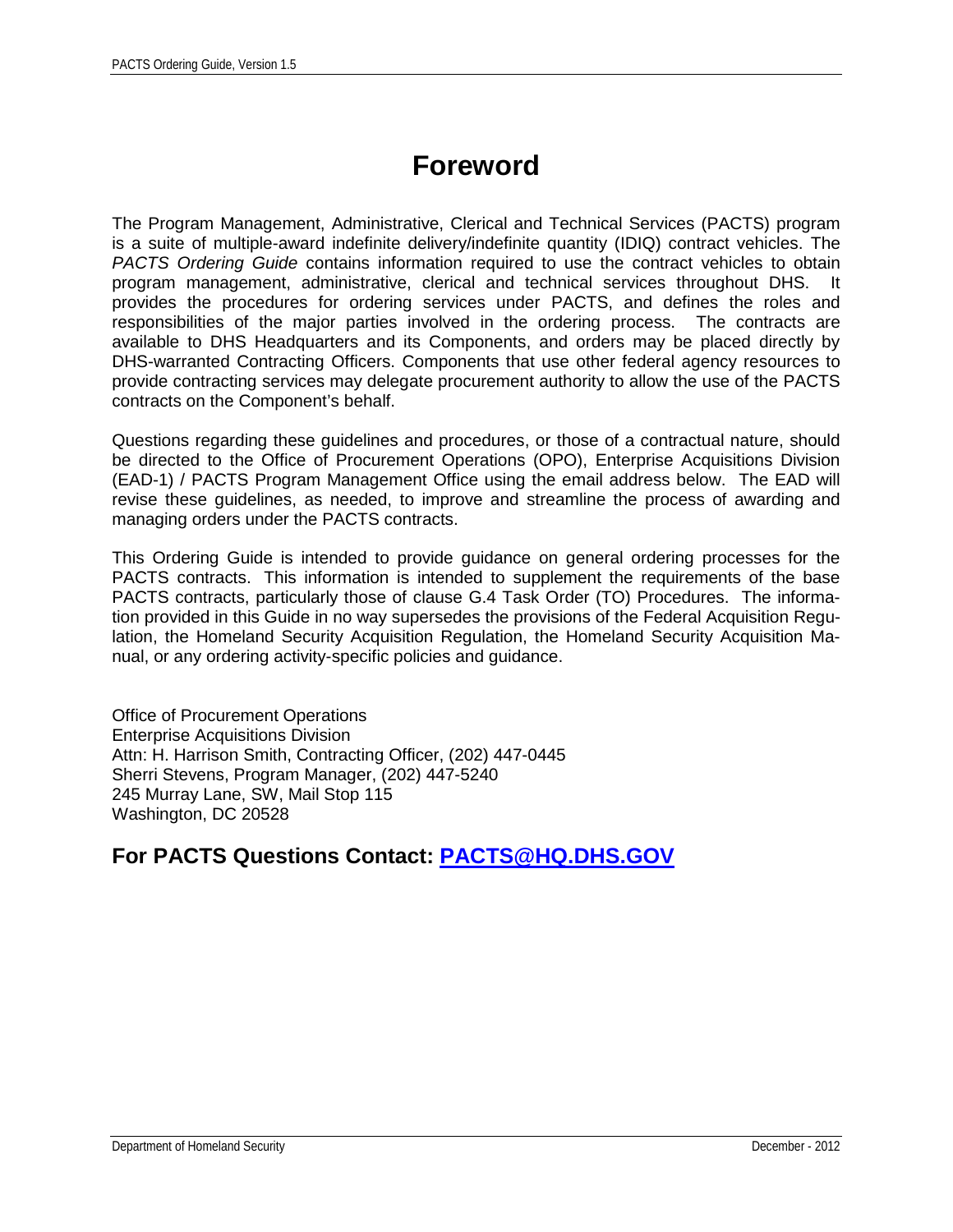#### **HOW TO USE THIS GUIDE**

Our goal was to keep the guide short and simple. Therefore, the PACTS ordering guide only contains the information required to use this vehicle for obtaining Program Management, Administrative, Clerical and/or Technical Services throughout DHS. Chapters 1 – 3 provide general information, roles and responsibilities, and PACTS Ordering Procedures.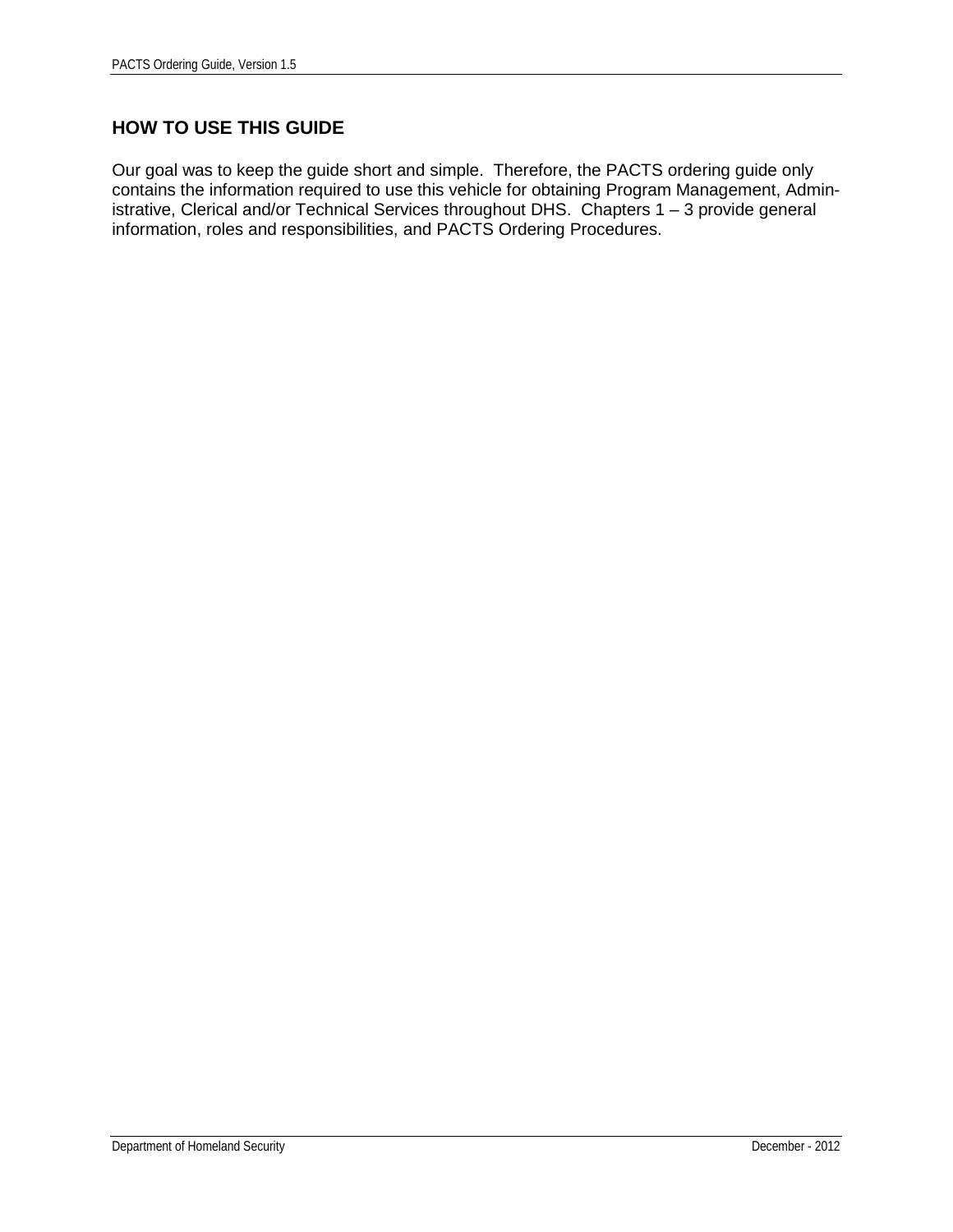## **Table of Content**

| 1 <sup>1</sup> |                                               |  |  |  |  |  |
|----------------|-----------------------------------------------|--|--|--|--|--|
|                | 1.1<br>1.2<br>1.3<br>1.4<br>1.5               |  |  |  |  |  |
| 2.             |                                               |  |  |  |  |  |
|                | 2.1<br>2.2<br>2.3<br>2.4<br>2.5<br>2.6<br>2.7 |  |  |  |  |  |
|                |                                               |  |  |  |  |  |
|                | 3.1<br>3.2<br>3.3<br>3.4                      |  |  |  |  |  |
|                |                                               |  |  |  |  |  |
|                |                                               |  |  |  |  |  |

#### **List of Figures**

|--|--|--|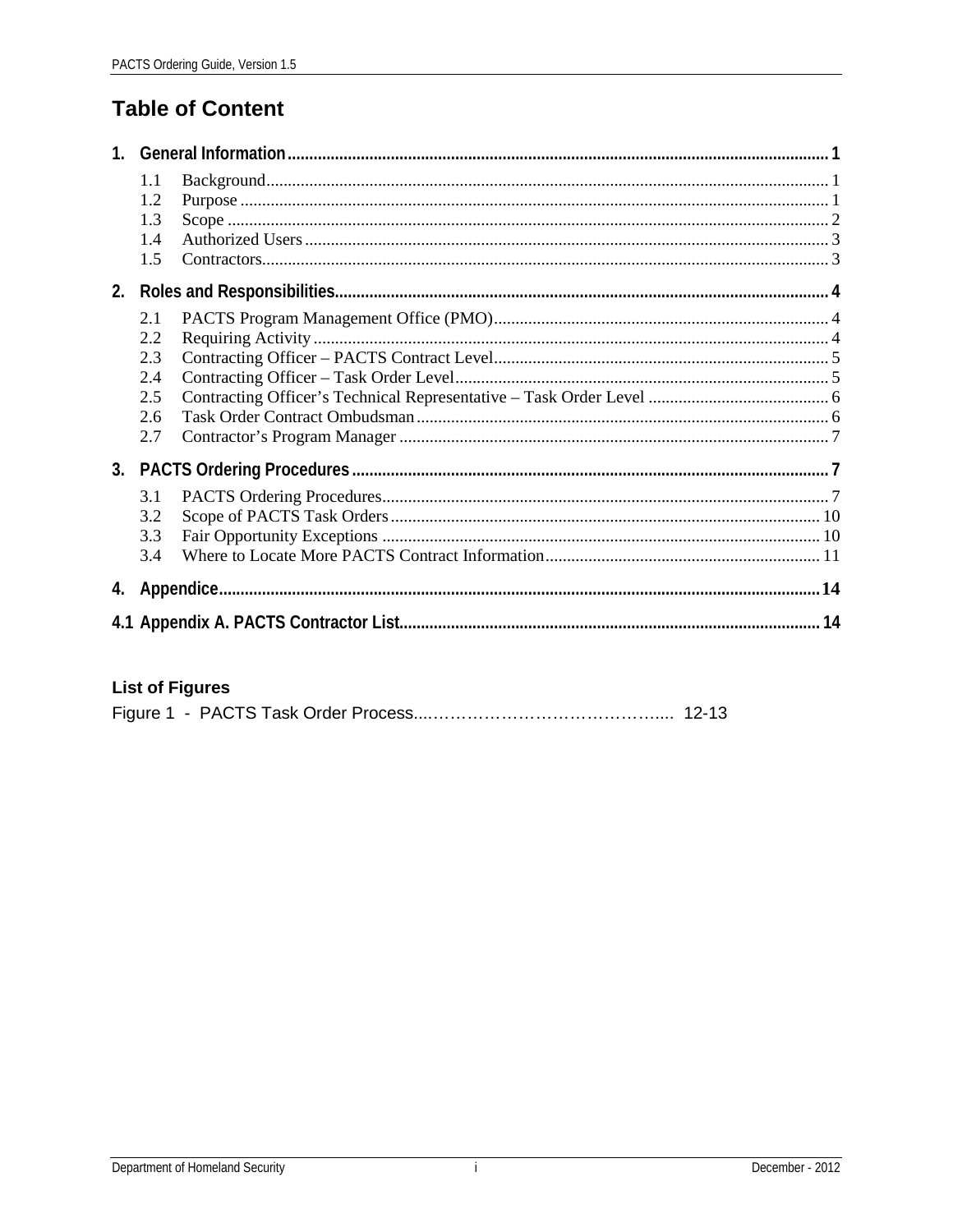# **1. General Information**

### <span id="page-4-1"></span><span id="page-4-0"></span>**1.1 Background**

The major goal of the **P**rogram Management, **A**dministrative, **C**lerical and **T**echnical **S**ervices (PACTS) acquisition was to create a streamlined portfolio of contract vehicles for various services with accessibility by DHS Headquarters and its Components. In support of Executive Order 13360, PACTS is a 100% Service Disabled Veteran Owned Small Business (SDVOSB) setaside. The types of services provided under the PACTS program make up a significant portion of requirements currently being acquired through various procurement vehicles across the Department of Homeland Security (DHS).

The strategic goals and objectives for the PACTS acquisition include:

- (1) Providing a comprehensive range of services for use throughout the Department.
- (2) Providing a continuous alignment between business strategy, business processes, and various management services while maintaining an acquisition approach based on flexibility and efficiency.
- (3) Acquiring essential services in an effective, economical, and expedient manner consistent with the DHS mission.
- (4) Supplementing current DHS-wide procurement vehicles.
- (5) Promoting and supporting DHS small business goals and initiatives.
- (6) Providing opportunities for Service-Disabled, Veteran-Owned Small Businesses (SDVOSBs).

To accomplish these objectives the Office of Procurement Operations (OPO), Enterprise Acquisitions Division (EAD), has:

- Established services vehicles through a portfolio of Indefinite Delivery Indefinite Quantity (IDIQ) contracts and effected monetary savings by focusing on procurements from an enterprise-wide perspective, thus leveraging DHS' buying power through economies of scale;
- **Enhanced the availability of services from small business;**
- Established a portfolio of Component accessible and effective contracting vehicles tailored exclusively for SDVOSBs to provide these services; and
- Streamlined and standardized acquisition processes and procedures.

#### <span id="page-4-2"></span>**1.2 Purpose**

This document provides the procedures for placing Task Orders (TOs) for services under PACTS, and defines the roles and responsibilities of the major parties involved in the ordering process. TOs against PACTS may be placed by OPO (for use on its own behalf or for use by the Components) or by Component TO Contracting Officers who hold a current DHS warrant. However, overall responsibility for administration of the PACTS contracts rests with the Contract-level Contracting Officer (CO).

The ordering guidelines contained herein are in concert with the best practices guidance of the Office of Federal Procurement Policy (OFPP) and the Office of Management and Budget (OMB), as well as Homeland Security Acquisition Manual (HSAM) policy. Specifically, in promoting PACTS, OPO will focus on the following: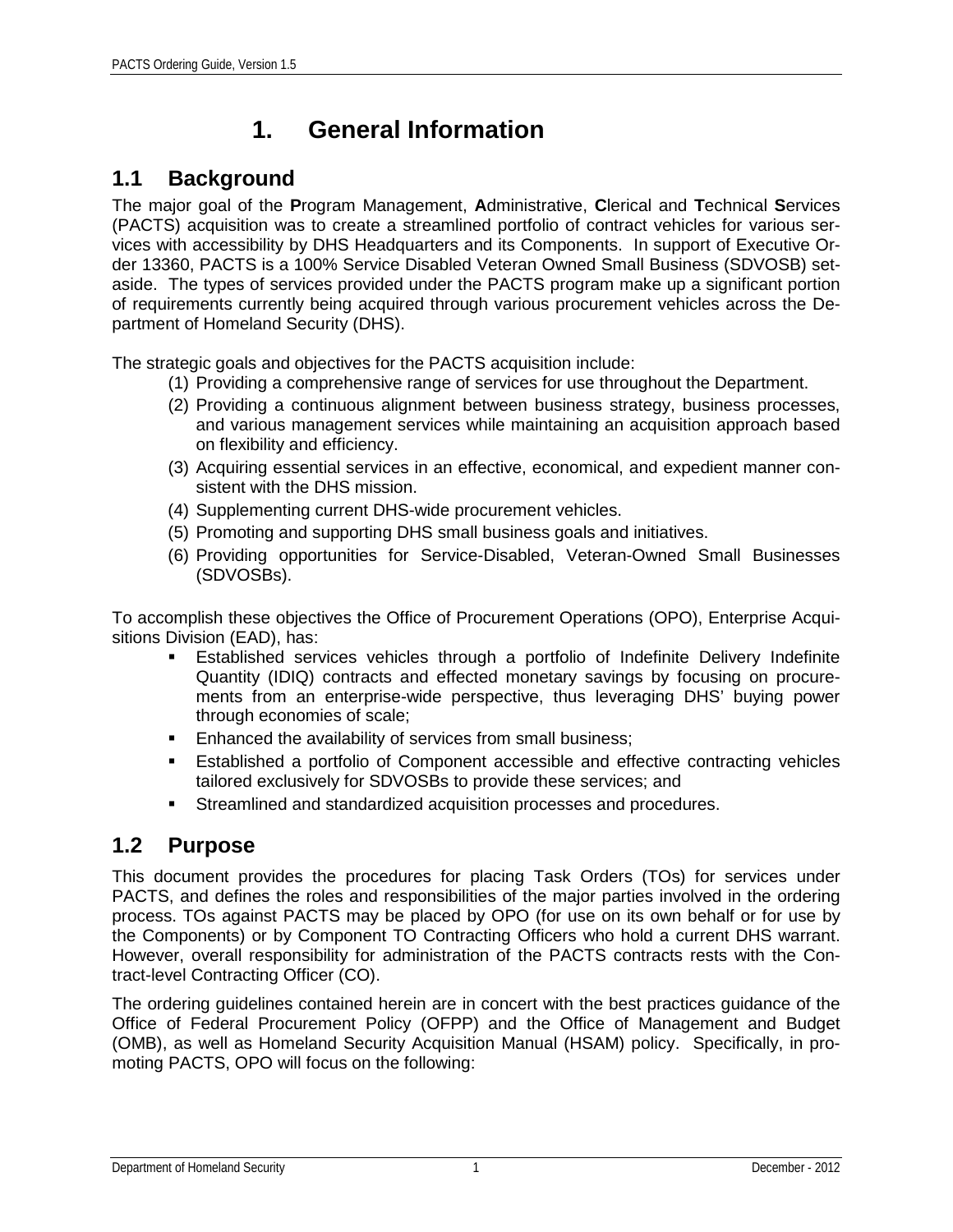- Making simplified ordering procedures and award documentation templates available to DHS and its Components;
- Managing a reasonable number of PACTS awards with highly skilled, responsible SDVOSB contractors who possess a wide variety of expertise;
- Promoting performance-based work statements;
- Improving the efficiency of the ordering process with the use of PRISM and other electronic ordering systems. These systems encompass requisitioning, soliciting, ordering, contract/order/solicitation management, award and closeout;
- Ensuring availability of acquisition, technical, program and contracting personnel to provide advice and guidance, at no cost to the Component level ordering office; and,
- Scheduling periodic meetings between the PACTS Program Management Office (PMO), PACTS contractors, and DHS Components to discuss administrative matters, future requirements, and needed improvements in the ordering process.

#### <span id="page-5-0"></span>**1.3 Scope**

The PACTS IDIQ contracts will promote the use of performance based contracting, but will accommodate the issuance of TOs for various types of pricing arrangements (Fixed Price (FP) & FP Incentive, Time and Materials (T&M), and Labor Hour (LH)), . Cost-reimbursable orders of any type are not permitted under PACTS (although other direct costs (ODCs) may be included as part of a FP or T&M/LH TO). Specific program or project requirements will be defined in TOs that will be competed at the Functional Category level. TOs will be competed using the Fair Opportunity provisions of the Federal Acquisition Regulation (FAR), Part 16.505. PACTS IDIQ contracts have a two (2) year base period and three (3) one-year option periods that may be exercised at the sole discretion of DHS/OPO. TOs issued under PACTS must have individuallydefined performance periods. PACTS will allow for TO performance at any location in the Continental United States (CONUS) or Outside the Continental United States (OCONUS). To effectively manage this acquisition, the PACTS PMO will be responsible for providing acquisition program support to PACTS. The PACTS PMO will play pivotal roles with transforming the "typical" acquisition environment by focusing on program outcomes and business successes.

The following four (4) comprehensive Functional Categories (FCs) represent the types of non-IT services available under PACTS:

- FC1 Program Management
- FC2 Administrative
- FC3 Clerical
- FC4 Technical

•

Pursuant to FAR requirements, PACTS requires that each prime contractor in the pertinent Functional Category have a "fair opportunity to be considered" for each TO within that Functional Category. Unless one of the exceptions cited at FAR 16.505 applies, the TO CO will announce each requirement to all prime contractors who have received an award for the applicable FC.

#### **Please note that FAR Part 12 clauses shall not be used in the PACTS TO's.**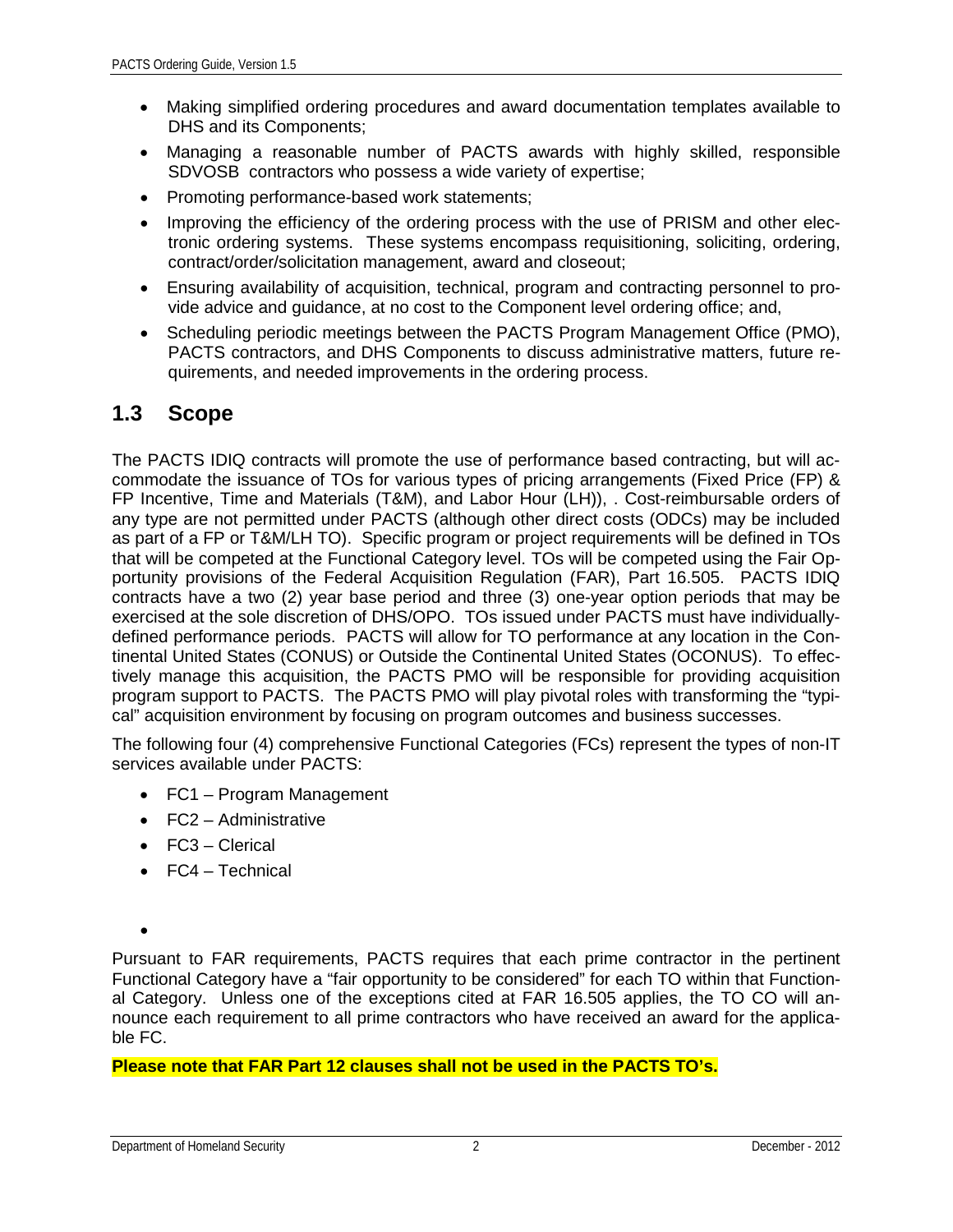### <span id="page-6-0"></span>**1.4 Authorized Users**

DHS PACTS contracts are intended for use by DHS and its Components. The contracts are not Government-Wide Acquisition Contracts and cannot be used by other Federal agencies. DHS Components that use another federal agency to provide contracting services may delegate procurement authority to allow the use of the PACTS contracts on the component's behalf. It is the Component's responsibility to ensure that the delegation precludes non-DHS orders placed on the contracts and that awarded orders are included in the monthly contractor activity reports.

### <span id="page-6-1"></span>**1.5 Contractors**

PACTS is a total SDVOSB set-aside. The identification of specific TO requirements and the TO competition process will enable PACTS contractors and PACTS contractor teams to form the most advantageous solutions for satisfying specific requirements. PACTS contractors, by Functional Category, are listed in Appendix A, inclusive of complete addresses, fax and phone numbers, company points of contact (POCs).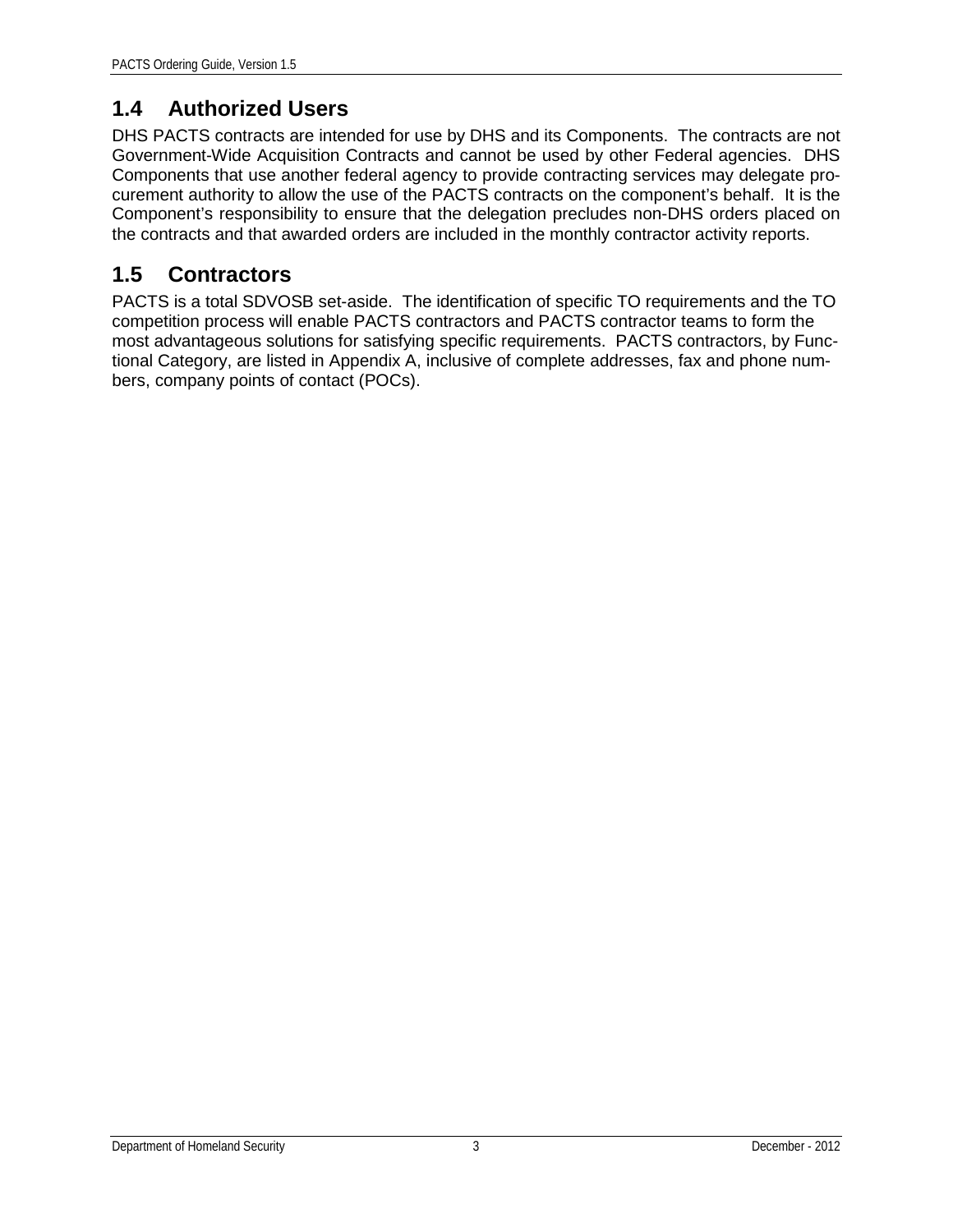## **2. Roles and Responsibilities**

<span id="page-7-0"></span>The following describes the roles and responsibilities for matters regarding PACTS contract administration, as well as other administrative information.

#### <span id="page-7-1"></span>**2.1 PACTS Program Management Office (PMO)**

The PACTS PMO is responsible for the following items:

- Ensuring that customers are aware of their responsibilities and of the scope of the PACTS contract;
- Addressing and satisfying the needs of all participants in the process;
- Maintaining a level of program integrity that prevents or mitigates contractual or programmatic risks;
- Soliciting feedback and providing continuous process improvement;
- Promoting guidance and providing assistance to customers who use PACTS; and,
- Receiving, monitoring and reporting all TO awards and all "fair opportunity" exceptions.

The PACTS PMO is available to work directly with customers and PACTS contractors throughout the TO process, and to provide assistance, support, and overall PACTS contract level contract management/administration. As such, the PACTS PMO is guided by directives from other organizations, and develops, employs and promulgates procedures and templates that support these directives, e.g., DHS Acquisition Directive 102-01, Investment Review Process.

#### <span id="page-7-2"></span>**2.2 Requiring Activity**

The requiring activity or component is responsible for preparing the TO request package (TORP)**,** to include a purchase request/requisition. It should be noted that the TORP will include internal government documents which shall not be released to the PACTS contractors. The TORP shall contain, at a minimum, the following:

- Complete statement of work (SOW), statement of objectives (SOO), or performance work statement (PWS);
- Independent government cost estimate (IGCE);
- Proposal instructions (including proposal due date);
- Contractor evaluation criteria and evaluation plan; and,
- Name, title, address, phone number and e-mail of requisitioner/requiring activity POC.

Also include the following, as applicable:

- PACTS Streamlined Acquisition Plan;
- Fair opportunity exception
- Other pertinent statute/regulation requirements, including applicable Section 508 requirements or exceptions;
- Necessary approvals (Investment Review Board (IRB), etc., if applicable); and
- Specific security requirements and documentation (e.g., DD 254).

It is the responsibility of the requiring activity to obtain the necessary approvals (e.g., IRB, funds certification, etc. prior to submitting the TORP to the TO CO). Additionally, personal services shall not be ordered under PACTS, and it is the responsibility of the requiring activity to ensure that they are not included in any PACTS TO(s).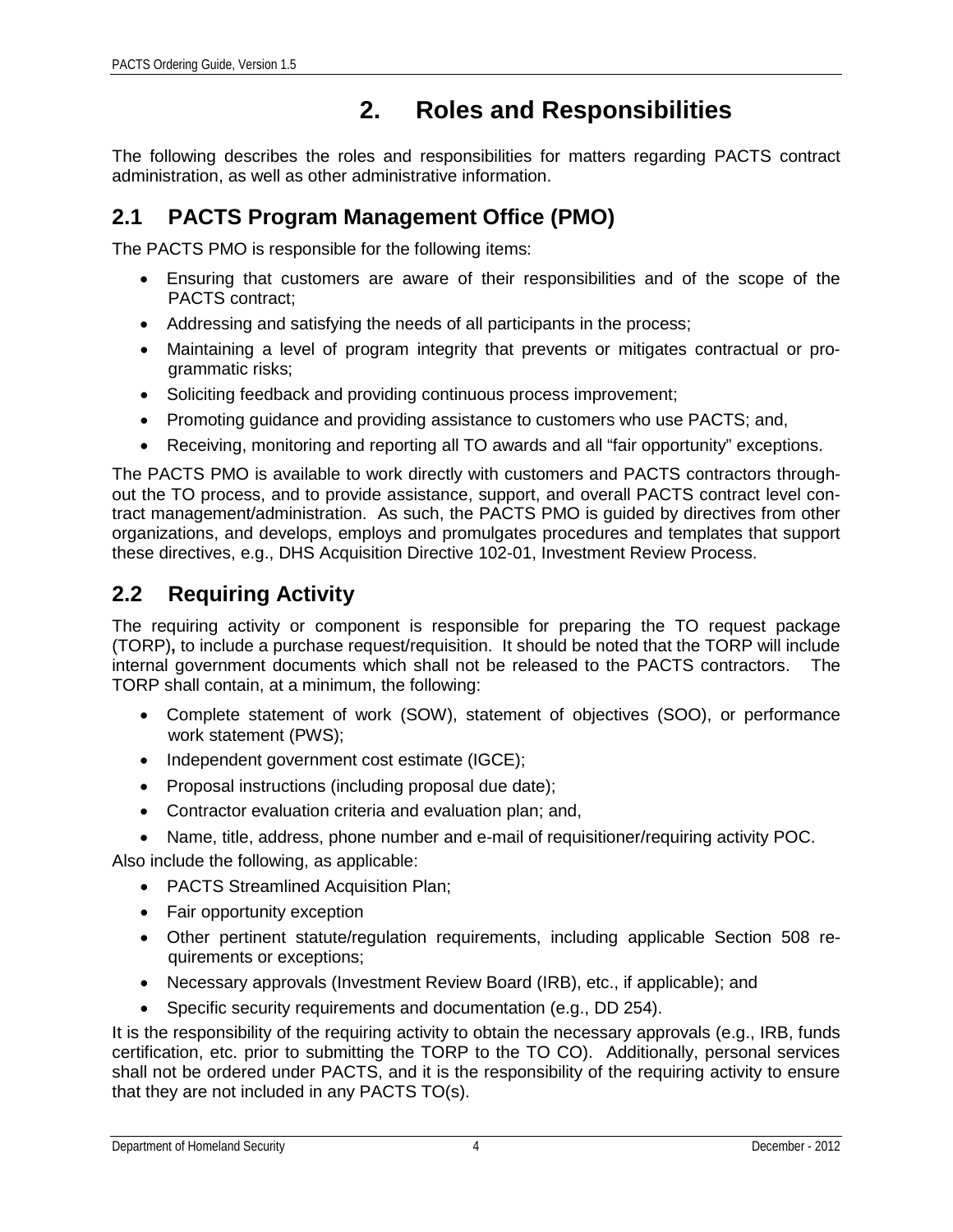## <span id="page-8-0"></span>**2.3 Contracting Officer – PACTS Contract Level**

The PACTS Contract Level CO has the overall responsibility for the administration of the PACTS contracts. The Contract Level CO, without right of delegation, is the only individual authorized to take actions on behalf of the Government to amend, modify, or deviate from the base contract terms, conditions, requirements specifications, details and/or delivery schedules. Within that CO authority is the ability to delegate to an Administrative Contracting Officer (ACO) for the administration, management and oversight of the contracts.

The Contract Level CO is responsible for the overall administration and final closeout of the contracts, and when necessary, shall:

- Provide scope oversight;
- Serve as liaison between the contractor(s) and DHS;
- Assist in expediting orders;
- Ensure compliance with contract requirements;
- Issue the CO's final decision and handle all contract-level contractual disputes under the Contract Disputes Act; and,
- Issue all modifications against the base contract(s).

### <span id="page-8-1"></span>**2.4 Contracting Officer – Task Order Level**

Services will be ordered via TOs issued by TO COs within the DHS Headquarters or component's organization in accordance with the ordering procedures set forth in this Guide. Another federal agency that provides contracting services to a DHS Component may place TOs on that Component's behalf. All warranted DHS COs, including its Components, are authorized TO COs. OPO is available to conduct acquisitions on behalf of Components, in particular for those without an in-house procurement capability.

TO CO responsibilities include:

- Ensuring that TOs are within the scope of the contract (i.e., that the Northern American Industry Classification System (NAICS) code for the requirement is the same as the NAICS code(s) for the Functional Category under which the TO is being issued);
- Issuing TO Request for Proposals (TORFPs) and evaluating TO technical and cost/price proposals;
- Overseeing the TO procurement process through award;
- Approving or withholding payment, or authorizing partial payment of invoices;
- Ensuring the administration and final closeout of TOs;
- Forwarding an end of fiscal year notification to the Contract Level CO at [PACTS@HQ.DHS.GOV](mailto:PACTS@HQ.DHS.GOV) (either by memo, letter, or electronically) stating which TOs awarded in the preceding fiscal year are closed and final disposition complete, including release of claims letters (if applicable);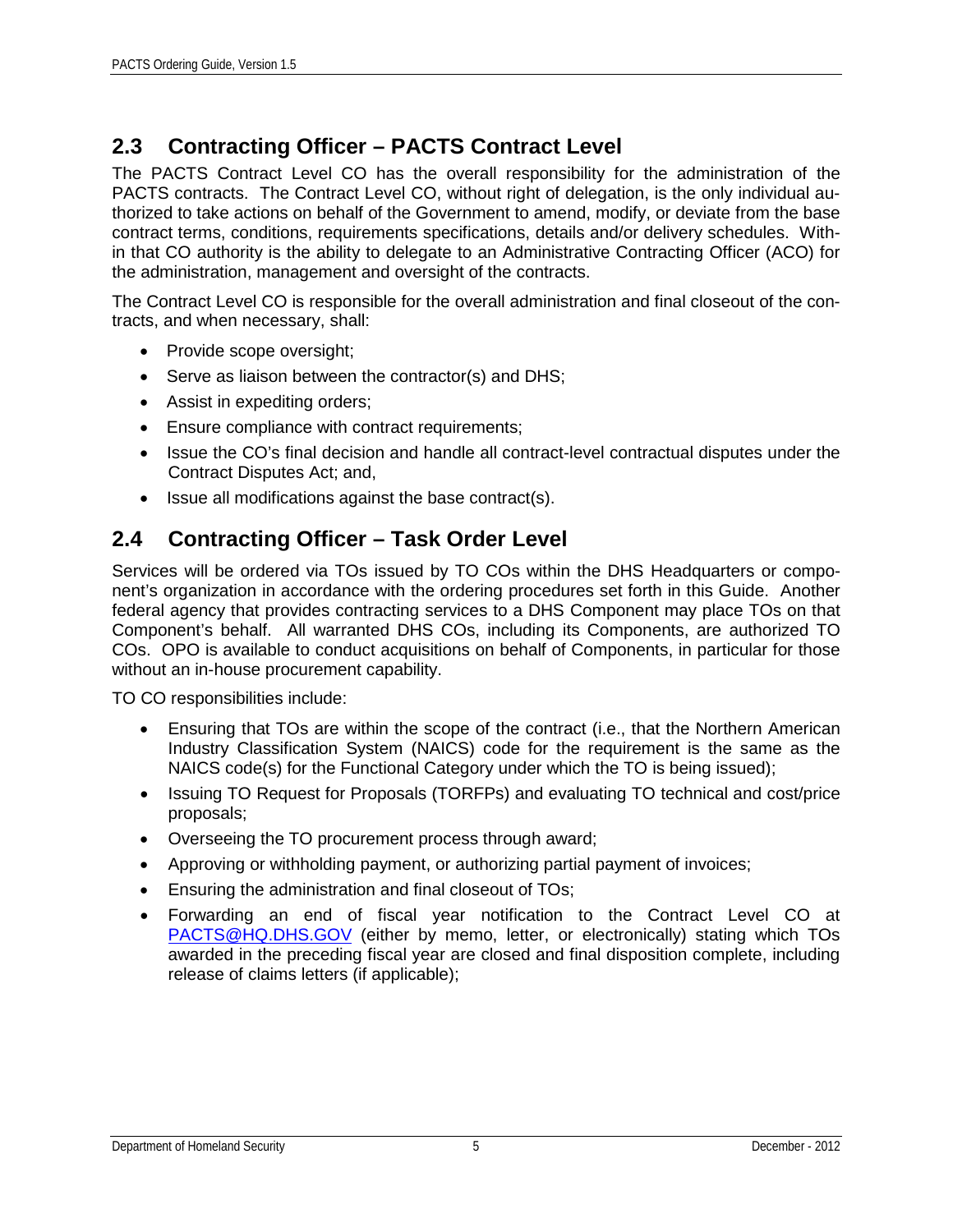- Completing contractor performance evaluations, with input from the contracting officer's representatives (CORs)/requiring activity using the Contractor Performance Assessment Reporting System (CPARS) at [http://www.cpars.csd.disa.mil/cparsmain.htm;](http://www.cpars.csd.disa.mil/cparsmain.htm)
- Requesting and verifying contractor past performance information during the solicitation and evaluation process;
- Adhering to the terms and conditions of the PACTS contracts, FAR, and other applicable laws, regulations and guidelines (including the Service Contract Act and any applicable wage determinations);
- Assisting the PM/COR in selecting the appropriate Functional Category (FC). The appropriate FC is the FC which represents the predominant amount of work as defined in the SOW/SOO/PWS. Only one (1) FC should be identified for the defined requirement. The TO CO has the final authority when determining which FC shall be used for a particular requirement;
- Designating the TO COR after confirming training and certification;
- Providing a copy of the COR designation letter to the COR and contractor; and,
- Forwarding copies of the TORFP, exception for fair opportunity explanation, TO award documentation, and TO modification documentation to the DHS PACTS PMO at [PACTS@HQ.DHS.GOV.](mailto:PACTS@HQ.DHS.GOV)

#### <span id="page-9-0"></span>**2.5 Contracting Officer's Technical Representative – Task Order Level**

TO COs should designate CORs for individual TOs, who will be responsible for the day-to-day coordination of that TO. It is the TO CO's responsibility to confirm that the designated individual is a trained, certified COR. A copy of the letter of designation, identifying specific duties and responsibilities will be provided to the contractor.

The TO COR responsibilities may include:

- Representing the TO CO in the administration of technical details within the scope of the TO;
- Ensuring final inspection and acceptance of all TO deliverables and reports, and such other responsibilities as may be specified in the TO, including review of Section 508 compliance testing results; and,
- Completing the contractor performance evaluations using the CPARS at [http://www.cpars.csd.disa.mil/cparsmain.htm\)](http://www.cpars.csd.disa.mil/cparsmain.htm) with respect to each TO.

The COR is not authorized to make any representations or commitments of any kind on behalf of the TO CO or the Government. The COR does not have authority to alter the contractor's obligations or to change the TO specifications, pricing, terms or conditions. If, as a result of technical discussion(s), it is desirable to modify TO requirements or the specification, changes will be issued in writing and signed by the TO CO.

#### <span id="page-9-1"></span>**2.6 Task Order Contract Ombudsman**

Contractors shall contact the Task/Delivery Order Level Competition Advocate of the appropriate Component to express concern with the issuance or proposed issuance of a task/delivery order on the grounds stated previously. The Task Order/Delivery Order Level Ombudsman's responsibilities are to: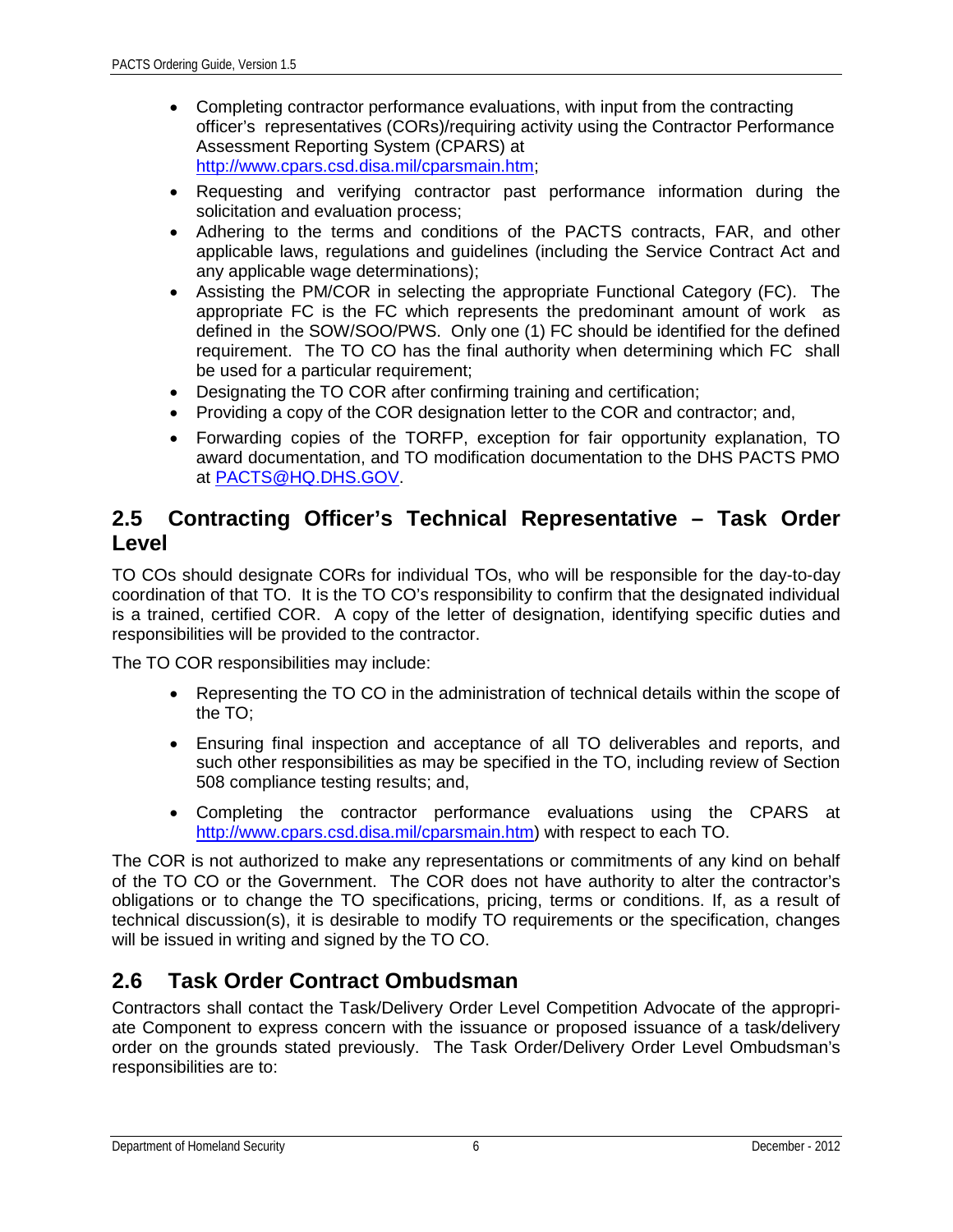- Address contractor concerns regarding compliance with task/delivery order award procedures;
- Review contractor complaints on task/delivery order contracts;
- Ensure all contractors are afforded a fair opportunity to be considered for each task/delivery order, consistent with FAR 16.505(b); and,
- When requested, maintain strict confidentiality of the contractor requesting assistance.

The Contract Level Ombudsman for PACTS is the DHS Headquarters Competition Advocate, within OPO. The Contract Level Ombudsman is responsible for the final recommendations/decisions for all orders under this contract, when resolution cannot be determined at the Component level.

Contractors should contact the PACTS PMO to appeal TOs issued by non-DHS procurement offices. The PACTS PMO will coordinate the appeals with the Headquarters Competition Advocate for resolution.

#### <span id="page-10-0"></span>**2.7 Contractor's Program Manager**

The contractor's Program Manager shall act as the central POC with the Government for all program-wide technical matters, and will represent the contractor at all post-award status meetings. The contractor's Program Manager shall be responsible for resolution of all technical issues, program management, and other contract support. This includes providing comprehensive account support for the PACTS contract. The contractor's Program Manager is responsible for overall contract performance and shall not serve in any other capacity under this contract.

## **3. PACTS Ordering Procedures**

#### <span id="page-10-2"></span><span id="page-10-1"></span>**3.1 PACTS Ordering Procedures**

This section describes the steps required to issue TOs under FAR Part 16.505. TOs may be issued using either a traditional ordering process or a multi-phased ordering process – the TO CO shall determine which is the most appropriate ordering process for the requirement. This section of this guide contains the PACTS contractor list, TO procedures, fair opportunity exception guidance, the TORP checklist. Clause G.4 Task Order (TO) Procedures of each base contract should also be used when issuing TORFPs or TOs. The PACTS PMO does not approve TORFPs, but will provide support by reviewing TORFPs if requested by the TO CO.

For TOs that will be performed OCONUS, each PACTS contract includes an OCONUS multiplier which shall be applied to the **unburdened** hourly labor rate to arrive at the OCONUS hourly labor rate. The hourly labor rates that are listed in Section B of each PACTS contract are the fully burdened hourly labor rates – therefore, the OCONUS multiplier should not be applied to the hourly labor rates listed in Section B.

The PACTS contractors will perform calculations identifying the unburdened labor rates in a clear and concise manner within the TO proposal. TORFPs should be very clear as to what and which portion of the work is to be performed OCONUS.

**Please note that FAR Part 12 clauses shall not be used in the PACTS TO's.**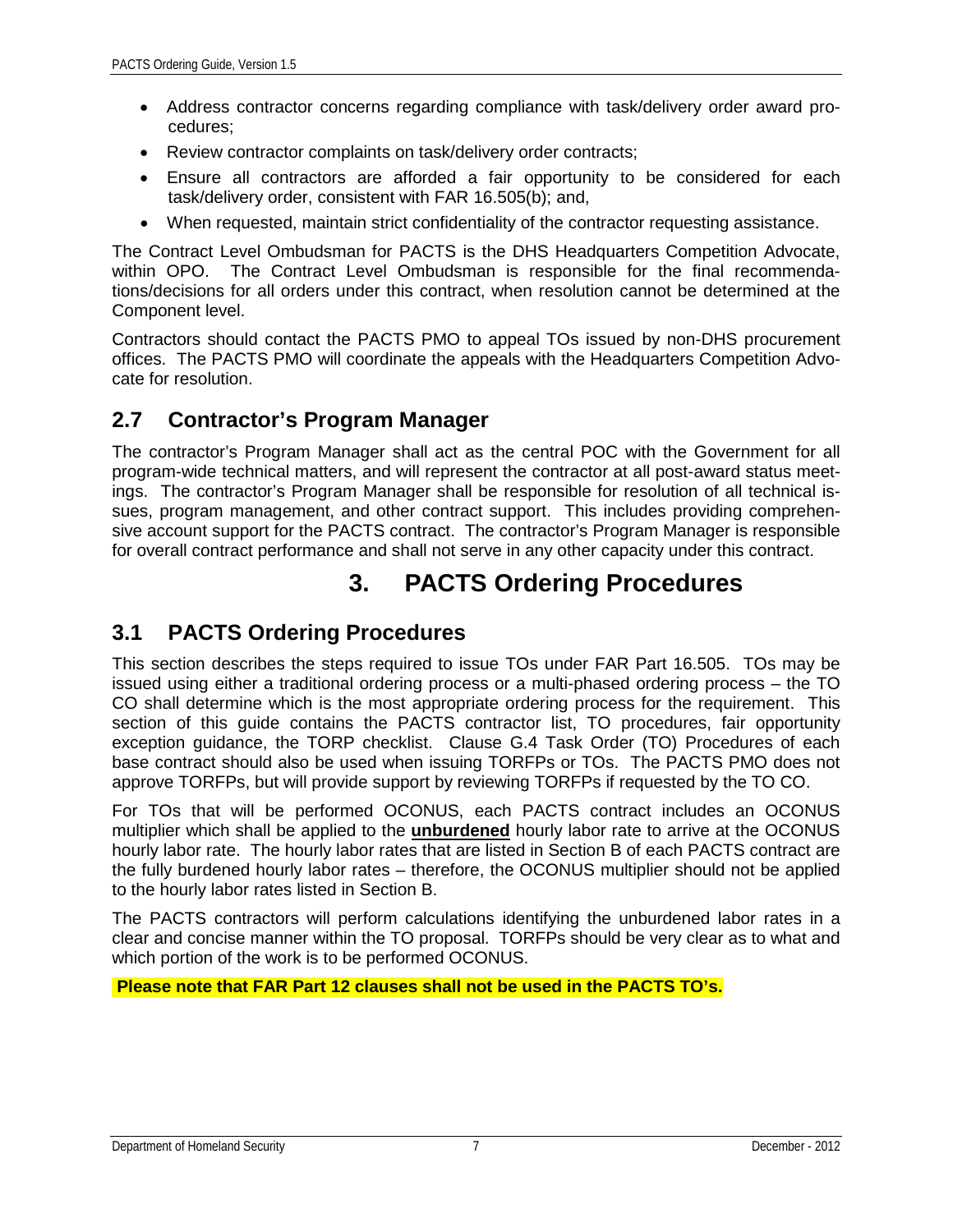#### **3.1.1 Traditional Ordering Process**

In utilizing the traditional ordering process, and after the determination of Fair Opportunity Exception or unrestricted competition, the prime contractors within the designated FC shall have the opportunity to submit a full technical and cost/price proposal.

If the TO request is complex and requires extensive technical and cost/price proposals from each contractor, the Government shall allocate the proper resources to evaluate each of the proposals according to the evaluation plan . The following key steps provide guidance for the ordering process, see Figure 1: PACTS Task Order Process:

**STEP 1: TORP DEVELOPMENT** (Acquisition Planning) - the requiring activity prepares the TORP documents either for the Traditional or Multi-phased Ordering Process and forwards it to the TO CO, refer to Section 2.2.

NOTE: The PACTS PMO staff is available to assist ordering activities by reviewing acquisition planning documentation prior to submission to the TO CO.

• **STEP 2: TASK ORDER SOLICITATION PREPARATION –** the TO CO reviews the TORP and prepares a TORFP to be forwarded to the prime contractors within the designated FC. The TORFP should not be referred to as a Request for Quote (RFQ) or Request for Proposal (RFP) by the TO CO.

The request should typically place a limit of no more than fifteen (15) pages on the technical proposal, subject to adjustment at the discretion of the TO CO based on the size, scope and complexity of the TO. The request may also include an oral presentation and due diligence sessions, if it is determined to be beneficial to the evaluation. A complete cost/price proposal must be submitted, with no page restrictions. The amount of time allowed for the traditional response is typically ten (10) days, which may be adjusted by the TO CO based on the scope/complexity of the requirement and the needs of the customer.

- **STEP 2a: FAIR OPPORTUNITY DETERMINATION** in accordance with the Section 3.5. Fair Opportunity Exceptions, and if a Fair Opportunity Exception applies, the TO CO prepares the solicitation in accordance with the applicable regulations.
- **STEP 3: ISSUANCE OF THE SOLICITATION** the TO CO issues the solicitation to PACTS contractors in the appropriate FC. The TORFP shall utilize a Standard Form (SF) 18, SF 1449, or Optional Form 347 as the cover sheet. The first sentence of the cover sheet should read: This TORFP is for services under your firm's Functional Category [insert appropriate Functional Category number here] PACTS award for the Department of Homeland Security (DHS), [insert the name of the ordering/requiring activity here].
	- o **NOTE**: A copy of the solicitation must be provided to the PACTS PMO via email at [PACTS@HQ.DHS.GOV.](mailto:PACTS@HQ.DHS.GOV)
- **STEP 4: PROPOSAL EVALUATION** the TO CO receives and evaluates proposals in accordance with the Evaluation Plan.
	- o Technical and cost/price evaluations are conducted by the Government evaluation teams designated according to the written evaluation plan. Negotiations may take place, if needed.
- **STEP 5: TASK ORDER AWARD** the TO CO awards the TO to the successful offeror (contractor).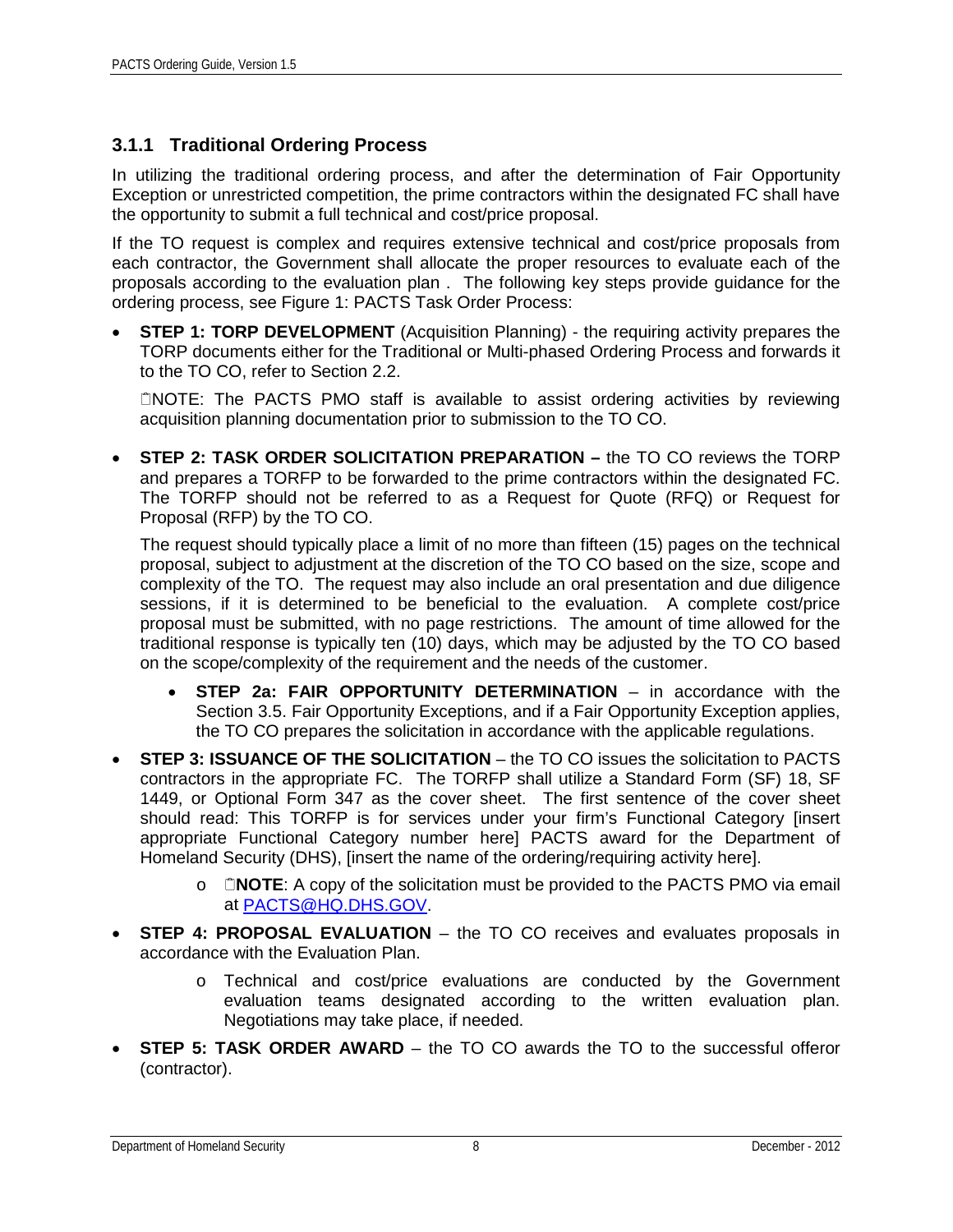- o **NOTE**: A copy of award documentation must be provided to the PACTS PMO via email at [PACTS@HQ.DHS.GOV.](mailto:PACTS@HQ.DHS.GOV)
- •
- **STEP 6: NOTIFICATION TO UNSUCCESSFUL OFFEROR(S)** the TO CO issues nonselect notifications to the unsuccessful offeror(s). If requested by the offeror, the TO CO should provide explanation for the non-selection in accordance with G.4.8 of the base PACTS contract.

#### **3.1.2 Multi-Phased Ordering Process**

While it is anticipated that the traditional ordering process will be used for the majority of requirements under PACTS, a multi-phased approach is available for use when appropriate.

Under the multi-phased approach, the TO CO will issue a proposal request for a PHASE 1 brief technical proposal and price/cost estimate to the appropriate FC contractors. Subsequently, a down-select is conducted inviting only those offeror(s) remaining in the competition to submit a PHASE 2 full technical and price/cost proposal.

The multi-phased process provides three (3) major benefits. First, it allows the Government to focus the TO selection on the most qualified contractors. Second, it saves the Government significant time and expenditures associated with evaluating lengthy proposals from a large number of offerors. Third, it saves less qualified candidates significant time and expenditures in proposal costs. The following key steps provide guidance for the multiphase process:

- **STEP 1: TORP DEVELOPMENT** Refer to section 3.1.1. Step 1.
- **STEP 2: PHASE 1 - MULTI-PHASE SOLICITATION/RESPONSE** the TO CO reviews the TORP and prepares a TORFP for a Multi-Phased Technical and Cost/Price Task Order to be forwarded to the prime contractors within the designated FC.

The request may be for a written TO proposal, oral presentation, or both. If the PHASE 1 request includes a written TO proposal, the request would typically place a limit of no more than seven (7) pages for the response, which encompasses the proposed technical and management approach or the past performance/qualifications approach. It also includes past performance information.

NOTE: Within the seven (7) pages, the offeror(s) should also include a preliminary estimate or Not-To-Exceed (NTE) estimate for cost/price.

The amount of time allowed for the PHASE 1 response is typically five (5) days, which may be adjusted based on the scope/complexity of the requirement and the needs of the requiring activity. The request may also include an oral presentation if it is determined to be beneficial to the evaluation.

Evaluation of the PHASE 1 proposals and estimates are conducted by the Government evaluation team designated in the written evaluation plan.

Based on the evaluation results, the TO CO performs a down-select that identifies the contractors that are most qualified to compete for the TO. Only the most qualified offeror(s) that are identified in the down-select process are invited to submit a PHASE 2 Full Technical and Cost/Price Proposal.

- **STEP 3: PHASE 2 – FULL TECHNICAL AND COST/PRICE PROPOSAL REQUEST** the TO CO issues the solicitation for PHASE 2 proposals.
- **STEP 4: PHASE 2 – PROPOSAL EVALUATION** PHASE 2 proposals and estimates are evaluated in accordance with Section 3.1.1., Step 4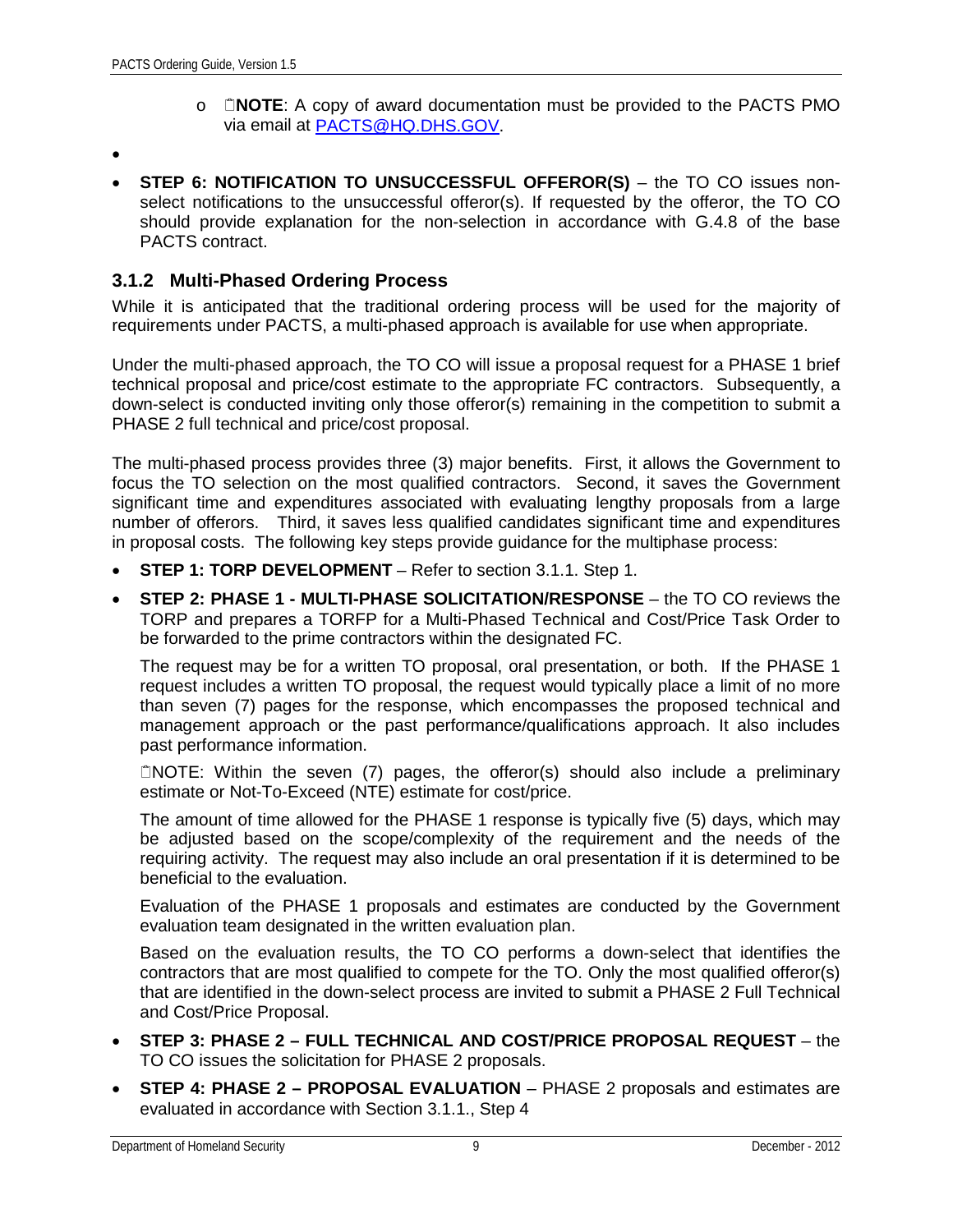• **STEPS 5 and 6: PHASE 2 – TASK ORDER AWARD AND NOTIFICATION TO UNSUCCESSFUL OFFEROR(S)** – Refer to Section 3.1.1, Steps 5 and 6.

#### <span id="page-13-0"></span>**3.2 Scope of PACTS Task Orders**

Although an individual TO may only be identified under one FC, it may include a small portion of services from another FC. The TO CO, with the advice/assistance of the PACTS PMO (if requested), will determine the appropriate FC for a TO request. This determination will be based on the predominant work to be performed under the TO.

#### **3.3 Fair Opportunity Exceptions**

In accordance with FASA and FAR Part 16.505(b) (2), the TO CO will provide all awardees, within the appropriate FC, a fair opportunity to be considered for each order in excess of the micro purchase threshold, unless one of the conditions below applies:

- The agency need for such services is so urgent that providing a fair opportunity would result in unacceptable delays;
- Only one awardee is capable of providing the required services, at the level of quality necessary, because the services required are unique or highly specialized;
- The order must be issued on a sole-source basis, in the interest of economy and efficiency, because it is a logical follow-on to a TO already issued under this contract (provided that all awardees were given a fair opportunity to be considered for the original order) (see Note 1 below)
- For orders exceeding the simplified acquisition threshold, a statute expressly authorizes or requires that the purchase be made from a specified source

**Note 1:** If the order is a follow-on to a TO that was not issued under PACTS, or is a delivery order for which the PACTS awardees were not given the opportunity to compete, this exception CANNOT be used.

**Note 2:** Although one of the exceptions to fair opportunity procedures is that it is necessary to place an order with a particular vendor in order to satisfy a minimum guarantee, the minimum guarantees for all PACTS contractors are the responsibility of the PACTS PMO. This exception shall not be used for PACTS TOs.

#### <span id="page-13-1"></span>**3.3a Fair Opportunity Exceptions Procedures**

The elimination of any PACTS contractor from contract competition requires a written rationale and is developed as a part of the TORP. The rationale must be written in accordance with the fair opportunity rationale. The TO CO, or other designated agency official, in accordance with agency regulations and in compliance with FAR 16.505(b) (2), must sign the exception rationale.

The TO CO should provide a courtesy copy of the exception to the fair opportunity rationale to the PACTS PMO (send to PACTS@HQ.DHS.GOV). If the PACTS PMO has any questions, they will be addressed to the TO CO directly.

#### Department of Homeland Security 10 December - 2012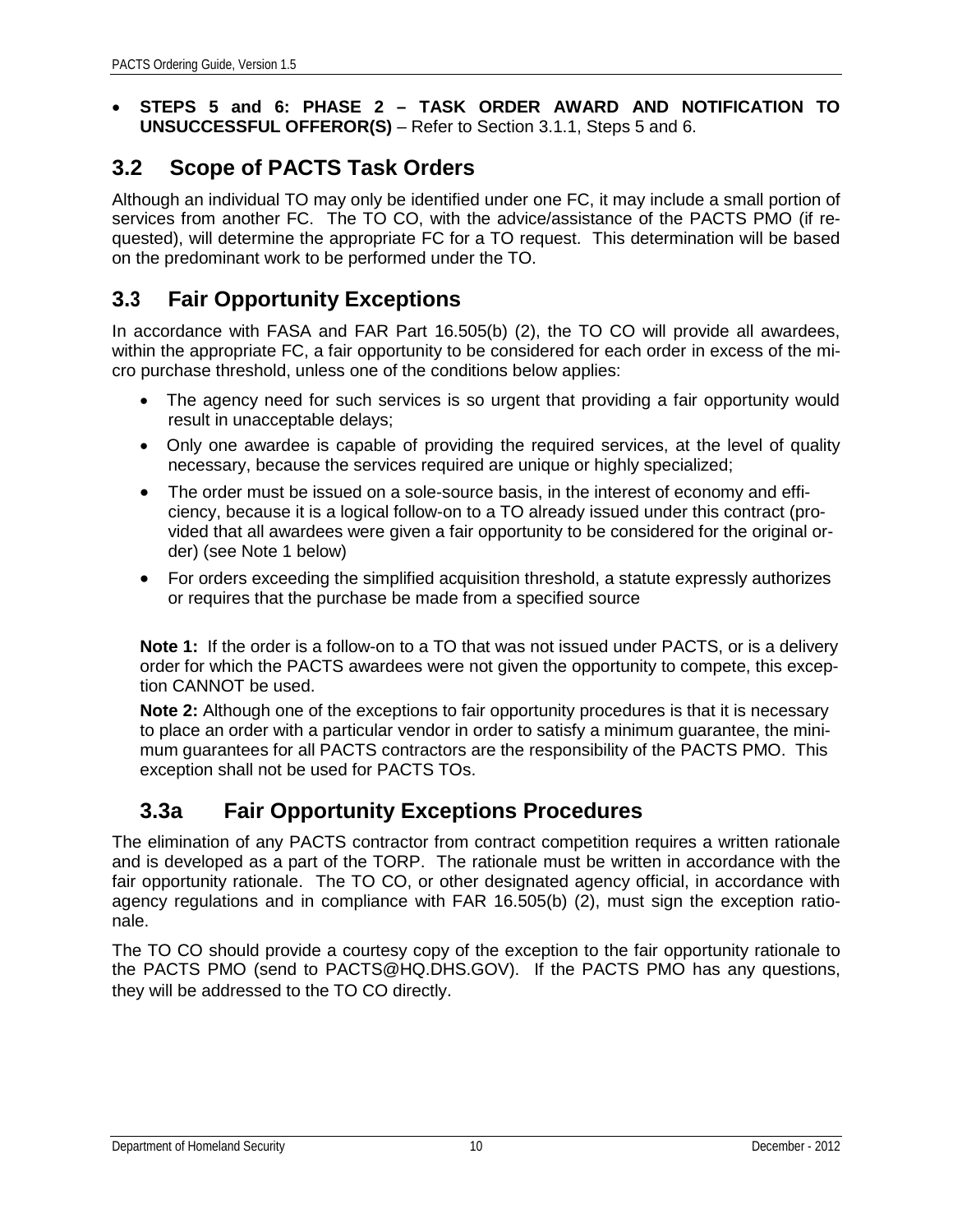### <span id="page-14-0"></span>**3.4 Where to Locate More PACTS Contract Information**

Non-DHS personnel may find additional information on PACTS Contracts on the DHS Internet website: http://www.dhs.gov/xopnbiz/opportunities/

DHS personnel may find additional information on the PACTS contract on the DHS Intranet – DHS Connect: <http://mgmt-ocpo-sp.dhs.gov/sites/epic/opo/Pages/PACTS.aspx>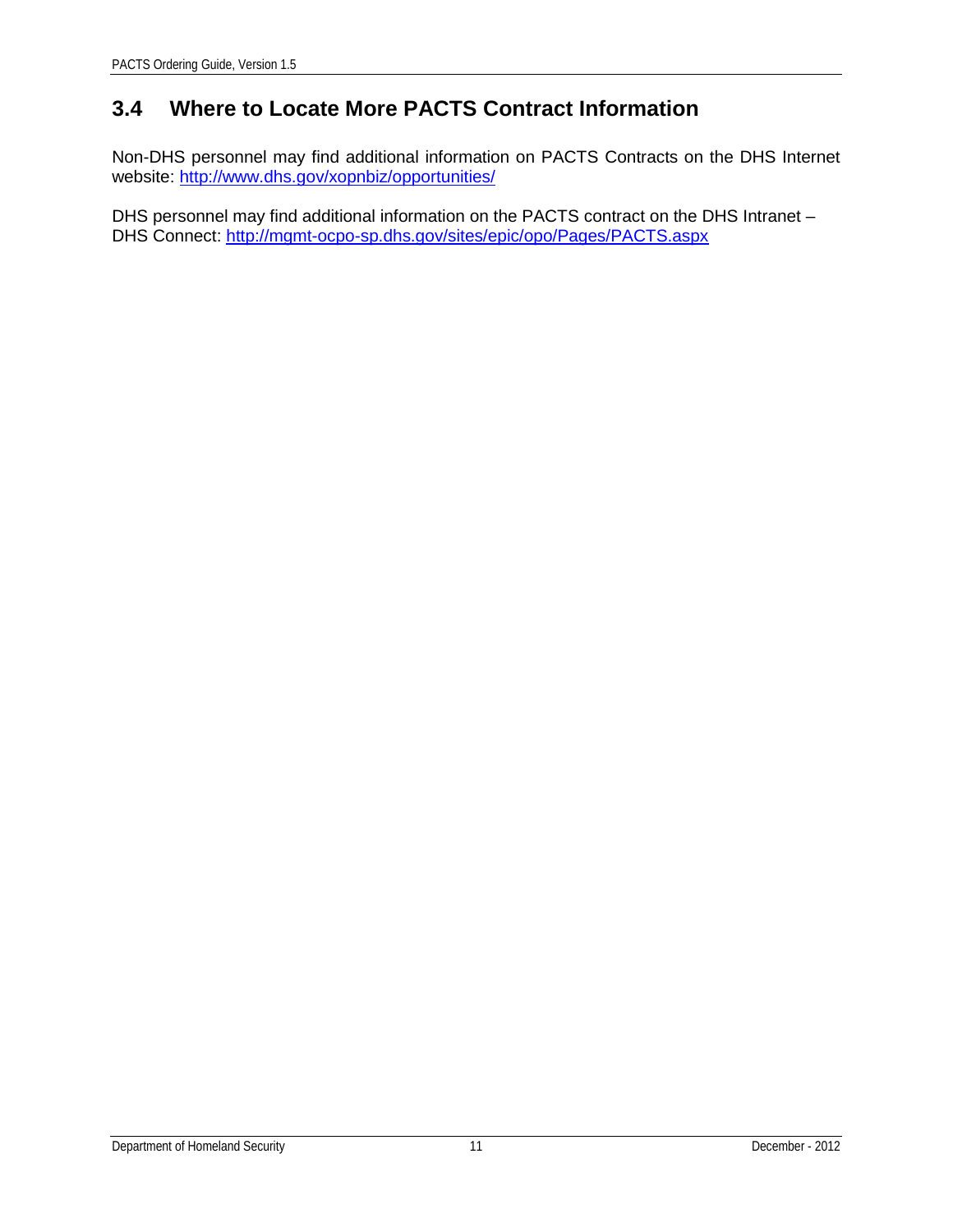#### *Figure 1 - PACTS Task Order Process*

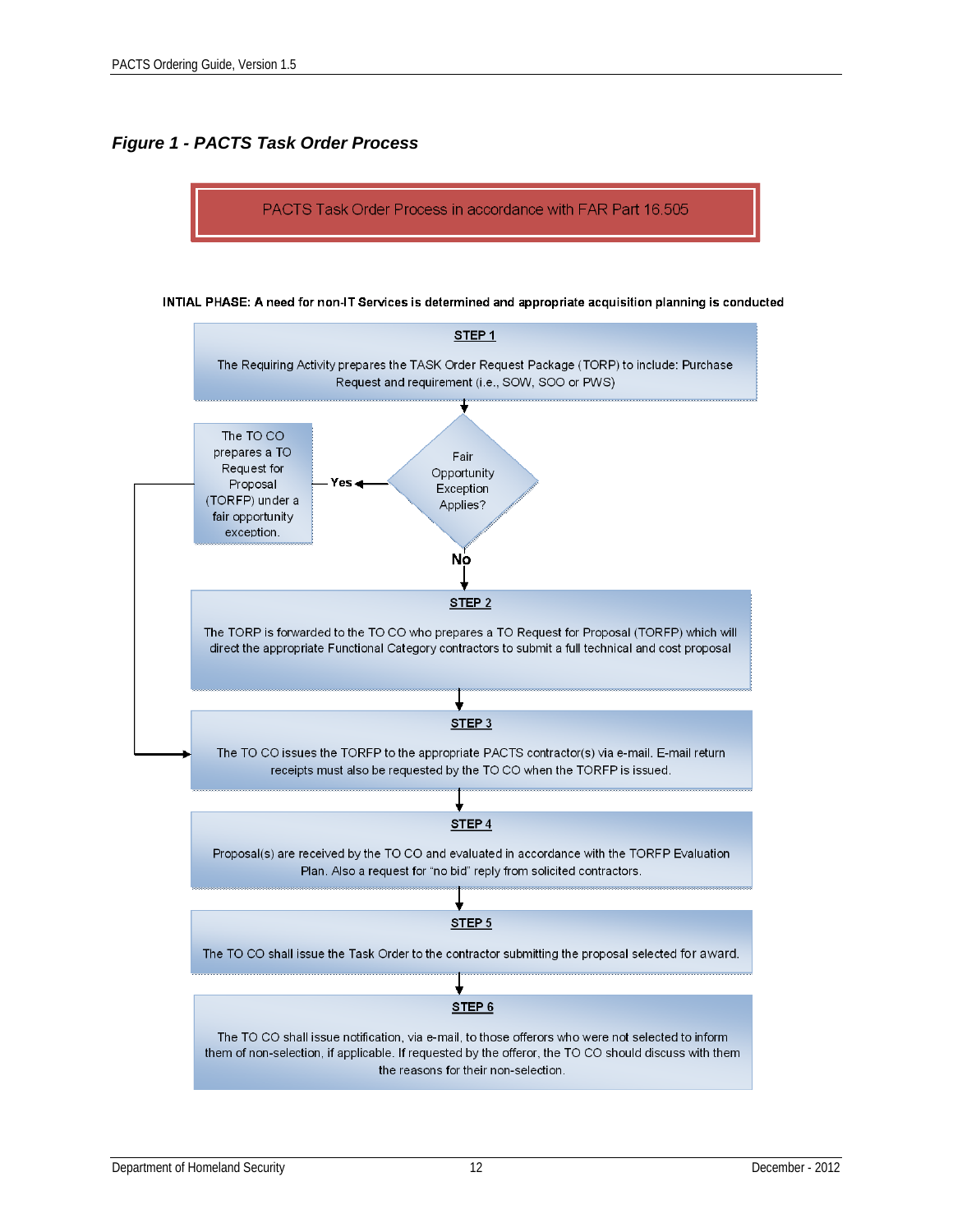| <b>STEP1</b>      | The Requiring Activity prepares the Task Order Request Package (TORP) to include: a purchase request and requirement (e.g.,<br>Statement of Work (SOW), Statement of Objective (SOO), or Performance Work Statement (PWS)) that includes, at a minimum,<br>identification of specific task(s), place of performance, period of performance, deliverable(s)/delivery schedule, applicable perfor-<br>mance standards, incentives, Government-furnished equipment and Information, and any special regulations, including applicable<br>Section 508 requirements or exceptions; an Independent Government Cost Estimate (IGCE); technical evaluation plan and funding<br>document. Also, to be included, if applicable:<br>Statement identifying the basis for using an exception to the fair opportunity process;<br>Acquisition Plan/Streamline documentation (if required);<br>$\bullet$<br>Specific security requirements and documentation (e.g., DD254).<br>Upon request of the Requiring Activity (Task Order (TO) Contracting Officer (CO) or Program Office), the PACTS Pro-<br>gram Management Office (PMO) will assist with the development and the review of the TORP. The PACTS PMO can offer ad-<br>vice regarding the applicability of the work statement, the appropriate functional area of the work to be performed, whether or not<br>the IGCE supports the SOW/SOO/PWS, adequacy of the evaluation plan/criteria, and appropriateness of the task order type. |
|-------------------|---------------------------------------------------------------------------------------------------------------------------------------------------------------------------------------------------------------------------------------------------------------------------------------------------------------------------------------------------------------------------------------------------------------------------------------------------------------------------------------------------------------------------------------------------------------------------------------------------------------------------------------------------------------------------------------------------------------------------------------------------------------------------------------------------------------------------------------------------------------------------------------------------------------------------------------------------------------------------------------------------------------------------------------------------------------------------------------------------------------------------------------------------------------------------------------------------------------------------------------------------------------------------------------------------------------------------------------------------------------------------------------------------------------------------------------------------------------------------------|
| <b>STEP2</b>      | The TORP is forwarded to the TO CO who prepares a TO Request for Proposal (TORFP) (either traditional or multiphase) deter-<br>mined appropriate by the TO Contracting Officer, to be issued to all of the PACTS contractors in that Functional Category, unless<br>an exception to the fair opportunity applies.                                                                                                                                                                                                                                                                                                                                                                                                                                                                                                                                                                                                                                                                                                                                                                                                                                                                                                                                                                                                                                                                                                                                                               |
| <b>STEP 3</b>     | It is recommended the TO CO issue TORFPs via e-mail, and request that responses be submitted in the same medium. Please<br>include PACTS@HQ.DHS.GOV on all TORFPs issued via e-mail. The TO CO is responsible for verifying that all the PACTS<br>vendors in the Functional Category have received the solicitation. TORFPs can be open for any length of time, PACTS re-<br>commends 10 business days for orders less than \$1 million and a minimum of 15 business days for orders \$1 million or<br>more.<br>The TORFP shall include, at a minimum, the following: TORFP identifier number, date of proposal request, identification of DHS<br>Component customer, requirements document (e. g., SOW, SOO, or PWS), task order type (FFP/T&M/Labor Hour), proposal due<br>date, DHS point-of-contact information (Contracting Officer/Specialist), and instructions for submission of a technical and<br>cost/price proposal, and criteria/basis for award. Other information to be included, if applicable: request for special pricing data<br>(related to travel or Other Direct Costs (ODCs), identification of incumbent contractor, and a request for "bid/no bid" replies from<br>solicited contractors.                                                                                                                                                                                                                                                              |
| <b>STEP4</b>      | Responses received shall be evaluated using the evaluation criteria provided in the TORFP and in accordance with the technical<br>evaluation plan. The TO CO will lead in any discussions or negotiations for the Government. After the completion of the evalua-<br>tion process, the TO CO / TO COR shall prepare award recommendation package, which, shall include at a minimum: whether the<br>solicitation was issued to all PACTS vendors in the Functional Category or an exception to the fair opportunity applied, the selec-<br>tion criteria / methodology used to evaluate the proposals, the results of the evaluation, and the rationale for the award recommen-<br>dation, including a summary of any negotiations conducted, cost/price analysis and best value analysis.                                                                                                                                                                                                                                                                                                                                                                                                                                                                                                                                                                                                                                                                                      |
| <b>STEP 5</b>     | The TO CO shall issue the task order to the contractor submitting the proposal selected for award. A copy will be sent to the<br>PACTS@HQ.DHS.GOV mailbox.                                                                                                                                                                                                                                                                                                                                                                                                                                                                                                                                                                                                                                                                                                                                                                                                                                                                                                                                                                                                                                                                                                                                                                                                                                                                                                                      |
| STEP <sub>6</sub> | After the task order is awarded, the TO CO shall issue notification, via email, to those Unsuccessful Offeror(s) to inform them of<br>their non-selection for contract award. If requested by the Offeror(s), the TO CO shall discuss with them the reasons for their non-<br>selection. The TO CO shall only discuss the reason(s) for non-selection. The TO CO shall not discuss other contractors' propos-<br>als, compare contractors' proposals, or allow a non-selected contractor access to the award decision documentation.                                                                                                                                                                                                                                                                                                                                                                                                                                                                                                                                                                                                                                                                                                                                                                                                                                                                                                                                            |